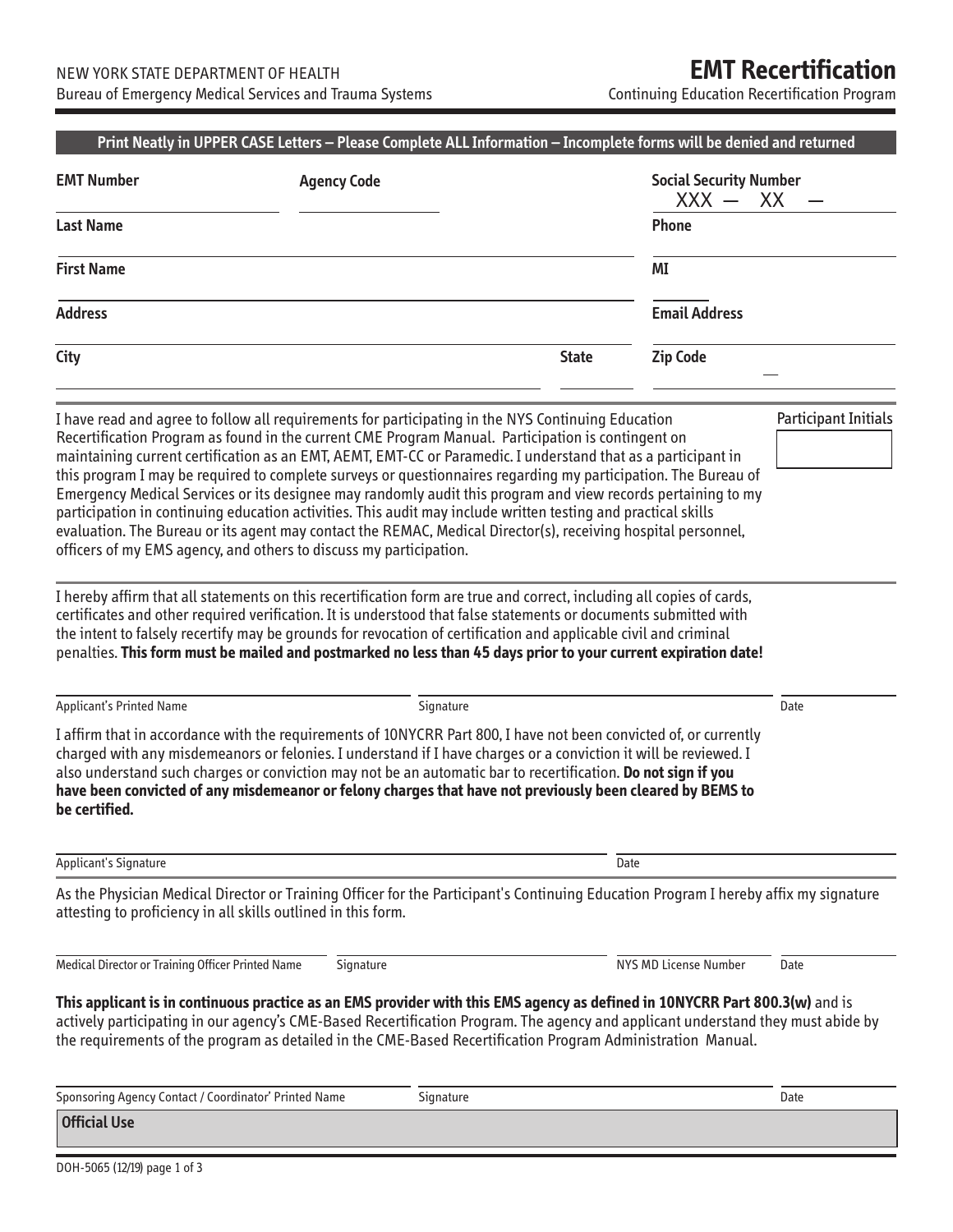| <b>Last Name</b>                                     |                                 |                               | <b>First Name</b> |               |                          |  |  |
|------------------------------------------------------|---------------------------------|-------------------------------|-------------------|---------------|--------------------------|--|--|
| <b>EMT Refresher Training - 20 Hours</b>             |                                 |                               |                   |               |                          |  |  |
| <b>Topic Area</b>                                    | <b>Required</b><br><b>Hours</b> | <b>Hours</b><br><b>Earned</b> | <b>Date</b>       | <b>Course</b> | Source/<br><b>Method</b> |  |  |
| Preparatory                                          | $1.0$                           |                               |                   |               |                          |  |  |
| Airway                                               | 2.0                             |                               |                   |               |                          |  |  |
| Pharmacology, Med. Admin.,<br><b>Emergency Meds.</b> | $1.0$                           |                               |                   |               |                          |  |  |
| Immunology                                           | 0.5                             |                               |                   |               |                          |  |  |
| <b>Toxicology</b>                                    | 0.5                             |                               |                   |               |                          |  |  |
| <b>Endocrine</b>                                     | 0.5                             |                               |                   |               |                          |  |  |
| Neurology                                            | 0.5                             |                               |                   |               |                          |  |  |
| Abdominal, Geni-Renal,<br>GI, Hematology             | 1.0                             |                               |                   |               |                          |  |  |
| Respiratory                                          | $1.0\,$                         |                               |                   |               |                          |  |  |
| Psychiatric                                          | 1.0                             |                               |                   |               |                          |  |  |
| Cardiology                                           | 2.0                             |                               |                   |               |                          |  |  |
| <b>Shock &amp; Resuscitation</b>                     | 2.0                             |                               |                   |               |                          |  |  |
| <b>Trauma</b>                                        | 2.0                             |                               |                   |               |                          |  |  |
|                                                      |                                 |                               |                   |               |                          |  |  |
| Geriatrics                                           | 1.5                             |                               |                   |               |                          |  |  |
| OB, Neonate, Pediatrics                              | $1.5\,$                         |                               |                   |               |                          |  |  |
| <b>Special Needs Pt.</b>                             | $1.0\,$                         |                               |                   |               |                          |  |  |
| <b>EMS Operations</b>                                | $1.0\,$                         |                               |                   |               |                          |  |  |
| <b>TOTALS</b>                                        | $20.0$                          |                               |                   |               |                          |  |  |
| <b>CIC Signature</b>                                 |                                 |                               |                   |               |                          |  |  |

CIC Print Name

## CIC Number

DOH-5065 (12/19) page 2 of 3